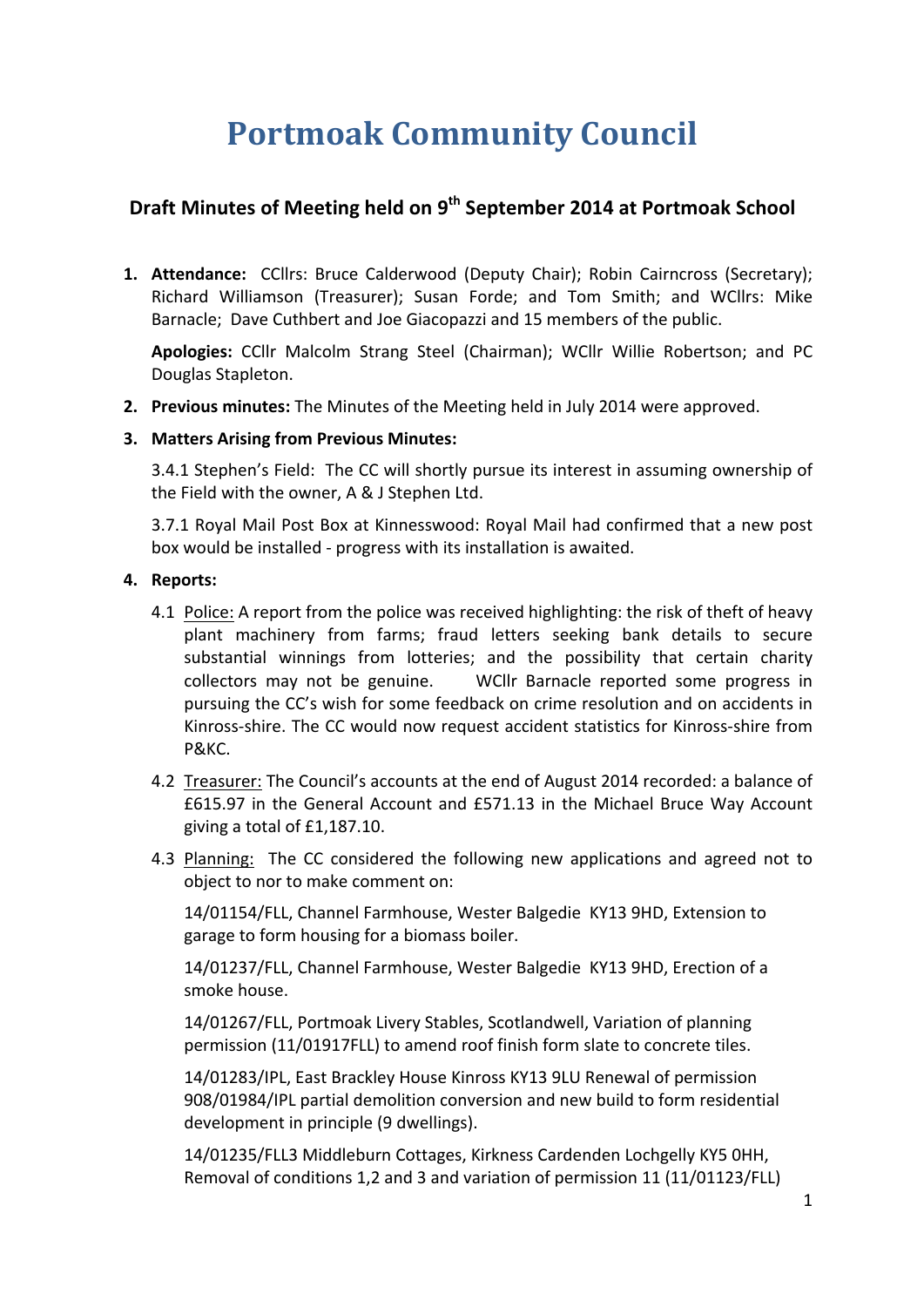The CC considered the following new application and agreed to object to:

14/01377/IPL, Land 40 metres SW of Caol Isla, Back Dykes Road Kinnesswood, Erection of a dwelling House in principle.

These were the unanimous decisions of the CC.

The CC is to consider the following new application:

14/01482/FLL Land 50 metres SE of Moucums View, Scotlandwell. Erection of a dwellinghouse. Residents signalled concerns about the ownership of the access road, risk to trees and of drainage being compromised.

#### *Progress with applications*:

14/00707/FLL. The Lomond Inn, erection of 5 houses. The CC noted that the application had been withdrawn. It has lodged a complaint with P&KC citing the Council's failure to follow proper procedure (validating this application without a Design Statement) and withholding the conservation officer report from public access. Ward Councillors reported that there would shortly be an internal meeting to consider the withdrawal of conservation officer reports from the P&KC planning website.

*Developer Contributions.* The CC will comment in due course on the information supplied. 

- 4.4 Roads: The CC noted:
	- that its letter of 24th April in respect of the series of accidents on the Scotlandwell to Bowhouse section of the A911 had had been referred to the enforcement officer who would respond to the CC. The CC confirmed its view that formal bus halts should be installed and that speed restrictions were merited, particularly though the section of bends and dips approaching Bowhouse from the west where the visibility splay requirement had not been met. WCllr Cuthbert would take the matter up and Ward Councillors would include a visit to the site by the team of officials and Ward Councillors currently examining road matters across Kinross-shire.
	- that CCllr Calderwood had met with school representatives and other interested parties in respect of traffic at Portmoak Primary School. The problem was complex: access to the school (particular for large vehicles); parking on the access roads around the school (the adjoining car park is small and the only one for Kinnesswood); and significant traffic congestion at the beginning and end of the school day. There had been several "near miss" incidents. There was unlikely to be a single solution. The CC would facilitate a further meeting of interested parties and P&KC officials to review what might be done.

*Gritting and snow preparation*. The CC was reassured that P&KC's plan for the coming winter was in hand. The CC would seek further information on the kind of contract that might be appropriate to retain local farmer participation in snow clearance and would pass this to WCClr Giacopazzi. In turn he would also report on whether snow fences could be made available to protect a vulnerable short section of road on the approach to Glenlomond.